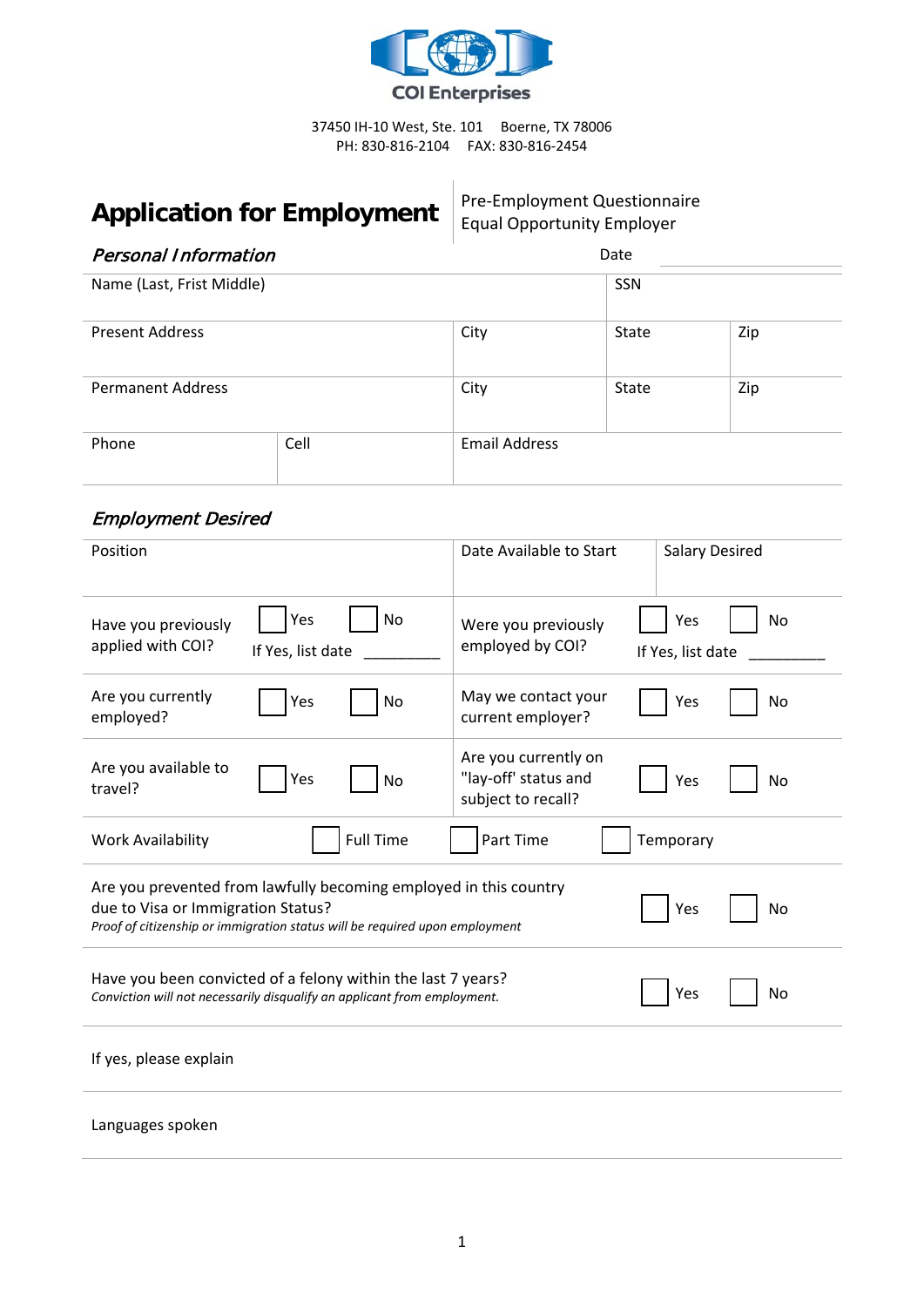

### 37450 IH-10 West, Ste. 101 Boerne, TX 78006 PH: 830-816-2104 FAX: 830-816-2454

## **Education**

|                                     | High School | College or<br><b>Trade School</b> | Graduate or<br>Professional |
|-------------------------------------|-------------|-----------------------------------|-----------------------------|
| <b>School Name</b><br>and Location  |             |                                   |                             |
| <b>Years Attended</b>               |             |                                   |                             |
| Date Completed                      |             |                                   |                             |
| Diploma, Degree or<br>Certification |             |                                   |                             |

| Professional licences<br>or certifications                      | Trade / Profession | Licence Number | State Certified (if applicable) |
|-----------------------------------------------------------------|--------------------|----------------|---------------------------------|
| (examples include<br>Journeyman Electrician,<br>TDLR ACR, MCSD) |                    |                |                                 |

Τ

| Other special training,<br>certifications,<br>apprenticeship or skills                                     |               |      |       |
|------------------------------------------------------------------------------------------------------------|---------------|------|-------|
| State any additional<br>information you feel<br>may be helpful to us in<br>considering your<br>application |               |      |       |
| <b>US Military Service</b>                                                                                 | <b>Branch</b> | Rank | Dates |